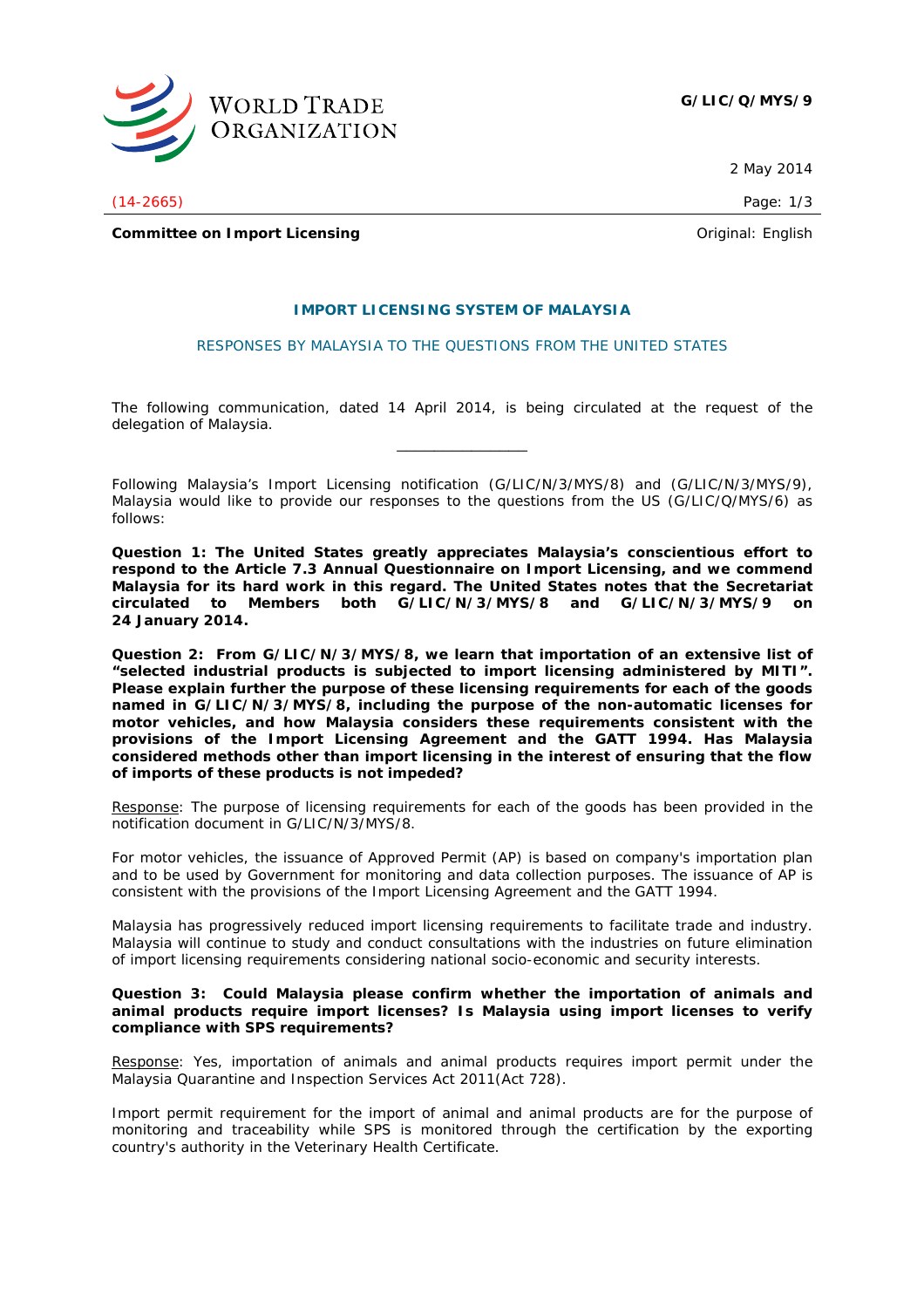#### - 2 -

### **Question 4: With regard to plant and plant products, is Malaysia using import licenses to verify compliance with SPS requirements?**

Response: Malaysia imposes import permit for certain plant and plant products for monitoring purpose. Most of agricultural products for consumption and process do not required import permit.

**Question 5: With regard to "RICE AND PADDY, GLUTINOUS FLOUR, and RICE VERMICELLI, (G/LIC/N/3/MYS/8)," Malaysia states, "The licensing is intended to monitor and ensure a stable supply of rice in the country". Please explain how this licensing requirement is justified under the Agreement on Import Licensing Procedures. Please explain further how such licenses are administered "to ensure a stable supply of rice in the country".** 

Response: Malaysia does not impose any restrictions on the quantity of imports in relation to glutinous rice flour and noodles products and it is subject to domestic demand. Any parties who wish to import these items will only be required to maintain a Wholesalers License, an Import License, as well as obtain an Approved Import Permit from the related department.

For rice, Malaysia has appointed BERNAS as the sole rice importer under a concession agreement until 2021. The quantity of import is subject to domestic demand. In lieu of the rights as a sole rice importer, BERNAS is obliged to manage and maintain the national rice stockpile and protect public interest.

**Question 6: It appears that Malaysia imposes extensive licensing requirements for the "IMPORTATION OF ROUND CABBAGE AND UNROASTED COFFEE BEANS," as described in G/LIC/N/3/MYS/8. Please explain the purpose and basis of the licensing requirements on these products, including Malaysia's statement that, "This system is to ensure the orderly importation of round cabbages and un-roasted coffee beans into the country"? Has Malaysia considered any alternative, less complicated means for achieving this objective?** 

Response: As explained, the purpose of the licensing requirements on round cabbage and unfrosted coffee beans are to ensure orderly importation of these products into the country.

For round cabbage, orderly importation is ensured by registering the importers with the Federal Agricultural Marketing Authority, where importers will need to submit information regarding their nature of business, facilities such as cold room, ability to import (financial background) and relevant business acumen. When importers apply for import license, the information will determine the quantity to be approved for importation.

Similarly for unroasted coffee beans, orderly importation is ensured through import licensing when only processors of coffee beans that have processing facilities are allowed to import. This is to avoid middlemen/monopoly and excessive profiteering by non-processors.

As such, Malaysia views the system above as not complicated in achieving the objective.

**Question 7: Why does Malaysia subject ELECTRICAL EQUIPMENT, (G/LIC/N/3/MYS/8), to what appear to be a complicated set of import licensing procedures? With respect to electrical equipment, is Malaysia using import licenses to verify compliance with TBT requirements? Is domestically produced electrical equipment subject to the same technical regulations and certification requirements as imported electrical equipment?**

Response: The import licence for electrical equipment was introduced to prevent the importation of unsafe electrical equipment for public use. Under the Electricity Regulations 1994, no person shall manufacture, import, display, sell or advertise any electrical equipment as categorized below before obtaining a Certificate of Approval (CoA) from the authority.

Imported and domestically produced electrical equipment also subject to the same technical regulations and certification requirements. Locally manufactured products have to be certified by SIRIM (the Standards Agency) for conformity to Malaysian Standards before the products are allowed to be sold in the local market.